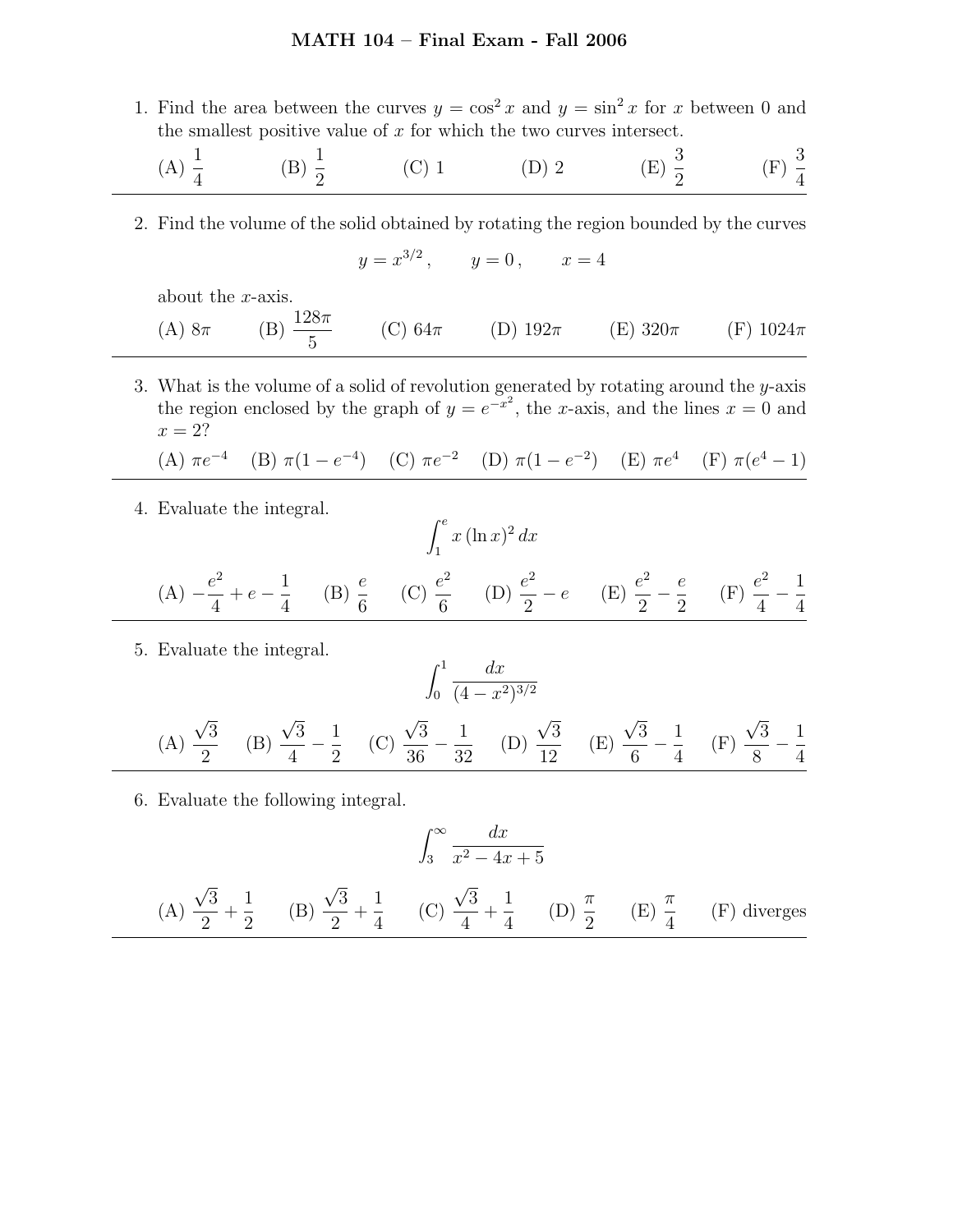|                                                                                            | 7. Calculate the volume of the solid obtained by rotating the region between the |                      |
|--------------------------------------------------------------------------------------------|----------------------------------------------------------------------------------|----------------------|
| graphs of $y = \frac{1}{x^2 - 3x + 2}$ and $y = 0$ for $4 \le x \le 10$ around the y-axis. |                                                                                  |                      |
| (A) $2\pi \ln(8/25)$                                                                       | (B) $2\pi \ln(8/9)$                                                              | (C) $4\pi \ln(8/5)$  |
| (D) $4\pi \ln(8/3)$                                                                        | (E) $2\pi \ln(16/5)$                                                             | (F) $2\pi \ln(16/3)$ |

8. Find the area of the surface obtained by rotating the curve  $y =$  $x^3$  $\frac{3}{3}$ ,  $0 \leq x \leq 1$ about the x-axis.

(A) 
$$
\frac{\pi(2\sqrt{2}-1)}{9}
$$
 (B)  $\frac{\pi(\sqrt{2}-2)}{3}$  (C)  $\frac{\pi(2\sqrt{3}-1)}{9}$   
(D)  $\frac{\pi(\sqrt{3}-2)}{3}$  (E)  $\frac{\pi(2\sqrt{2}-\sqrt{3})}{9}$  (F)  $\frac{\pi(3\sqrt{2}-2\sqrt{3})}{3}$ 

9. Evaluate the improper integral if possible:

3

$$
\int_{2^{10}}^{\infty} \frac{1}{x^{1.1}} dx
$$

- (A) integral diverges (B) 5 (C) 50 (D)  $\frac{1}{2}$ 2  $(E) \frac{1}{5}$ 5 (F) 25
- 10. Find the equation for the line tangent to the curve defined by the parameterization  $x = 1 +$ 1 t  $, y = t^3 + 3$  (for  $t > 0$ ) at the point  $(x, y) = (2, 4)$ . (A)  $y = -3x + 10$  (B)  $y = -3x + 14$  (C)  $y = 3x - 2$ (D)  $y = 3x - 8$  (E)  $y = \boldsymbol{x}$ 3  $+$ 14  $\frac{1}{3}$  (F)  $y = \boldsymbol{x}$ 3  $+$ 10 3
- 11. The curve given parametrically by

$$
x = t3 - t
$$

$$
y = \sqrt{3}(t2 - 1)
$$

passes through the origin for two different values of  $t$ , and hence contains a loop. What is the arc length of the loop?

(A) 4 (B) 
$$
4\sqrt{2}
$$
 (C)  $4\sqrt{3}$  (D) 3 (E)  $3\sqrt{2}$  (F)  $3\sqrt{3}$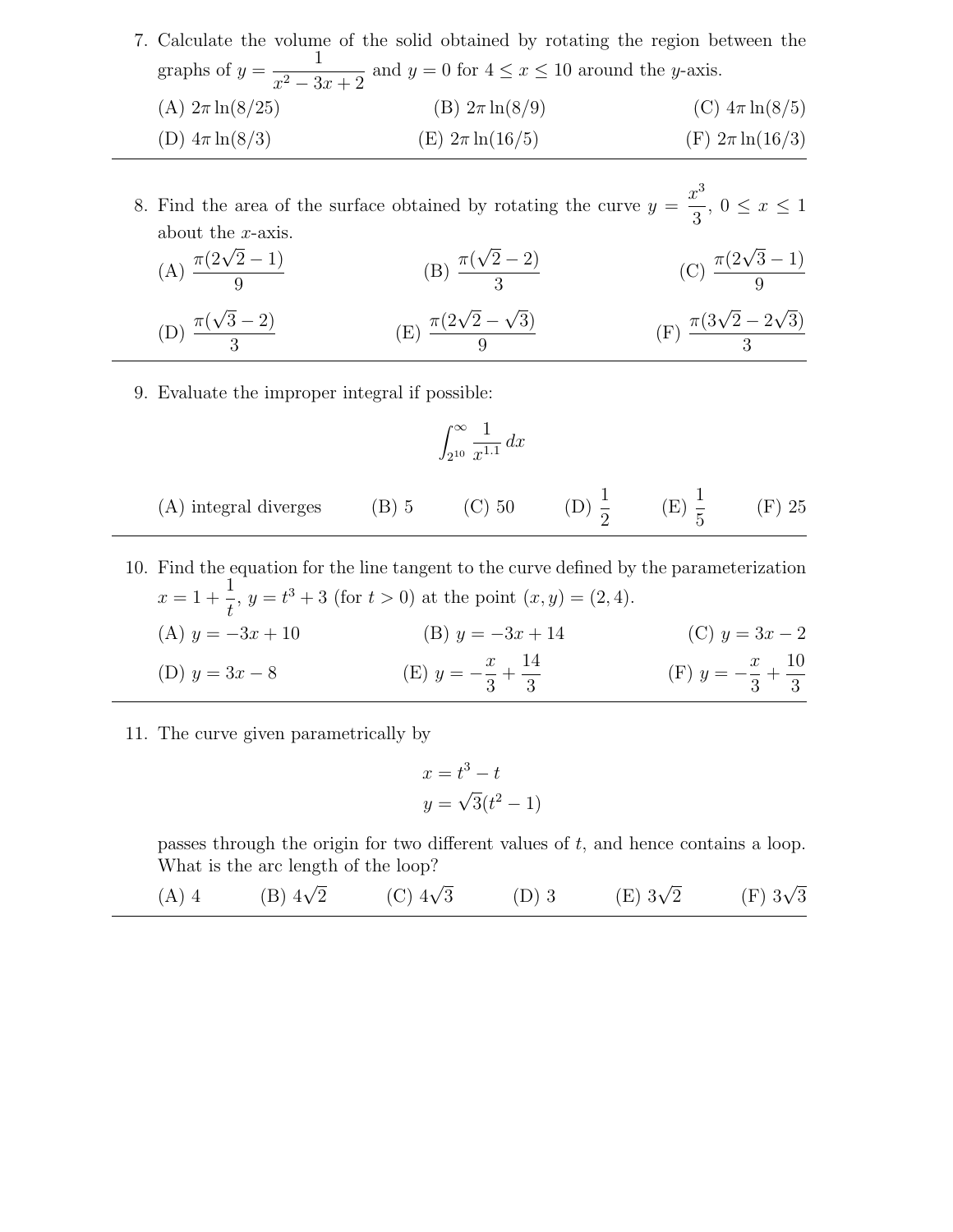12. Find the area inside *one leaf* (i.e., one loop) of the graph of  $r = 4 \sin 4\theta$ .

 $(A) \frac{\pi}{2}$ 8  $(B) \frac{\pi}{4}$ 4  $(C) \frac{\pi}{2}$ 2 (D)  $\pi$  (E)  $2\pi$  (F)  $4\pi$ 

13. Find the limit.

$$
\lim_{x \to 0} \frac{\cos x - 1}{e^x - x - 1}
$$

(A) 
$$
1/e
$$
 (B)  $\pi$  (C) -1 (D) 0 (E) 1 (F) no finite limit

14. Find the limit of the sequence 
$$
\left\{ \frac{1}{2} \ln(n^2 + 1) - \ln(2n + 1) \right\}.
$$
  
(A) -2 (B) -ln2 (C) 0 (D) ln2 (E) 2 (F) sequence diverges

15. Determine whether the series is convergent or divergent. If it is convergent, find its sum.  $\infty$  $\Omega$ 

$$
\sum_{n=1}^{\infty} \frac{1+2^n}{6^n}
$$

(A) 
$$
1/3
$$
 (B)  $1/2$  (C)  $7/10$  (D)  $3/2$  (E)  $27/10$  (F) divergent

16. How many of the following series converge?

$$
\sum_{n=1}^{\infty} (\sqrt{2})^n, \qquad \sum_{n=1}^{\infty} \frac{1}{n}, \qquad \sum_{n=1}^{\infty} \left(\frac{e}{\pi}\right)^n, \qquad \sum_{n=1}^{\infty} \frac{2^n - 1}{3^n}, \qquad \sum_{n=1}^{\infty} \frac{n^2}{n^2 + 1}.
$$
\n(A) none of these series converge

\n(B) just one series converges

\n(C) two series converge

\n(D) three series converge

\n(F) all five series converge

− . . .

## 17. Which statement below is true about the following series?

• (I) 
$$
\sum_{n=1}^{\infty} \frac{(-1)^{n+1}}{1+n^2} = \frac{1}{2} - \frac{1}{5} + \frac{1}{10} - \dots
$$
  
\n• (II) 
$$
\sum_{n=1}^{\infty} \frac{(-1)^{n+1}n}{1+n^2} = \frac{1}{2} - \frac{2}{5} + \frac{3}{10} - \dots
$$
  
\n• (III) 
$$
\sum_{n=2}^{\infty} \frac{(-1)^n \ln n}{1+n^2} = \frac{\ln 2}{5} - \frac{\ln 3}{10} + \frac{\ln 4}{17} - \dots
$$